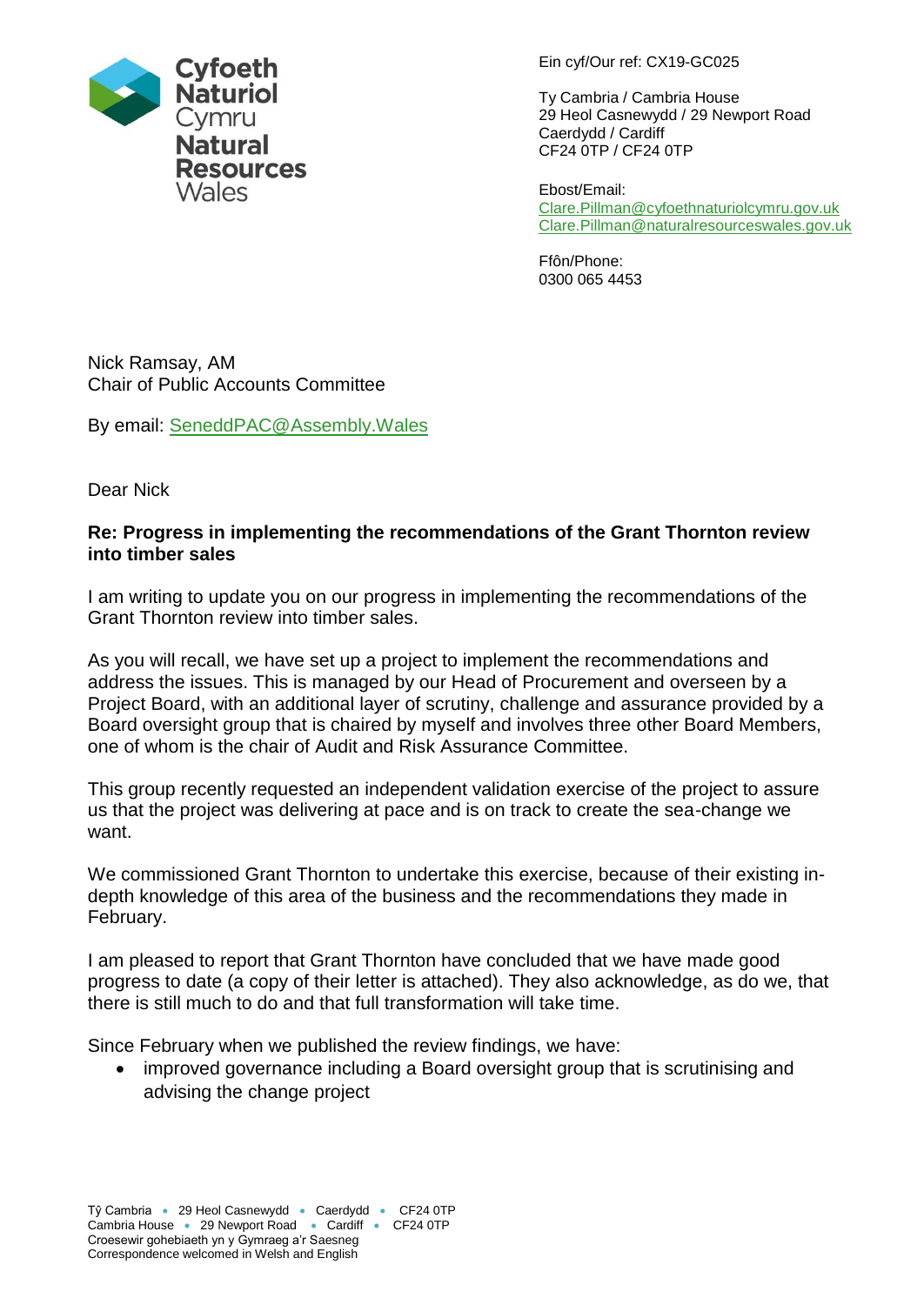- developed new terms and conditions for timber sales contracts, which will be implemented in the September sale
- developed new internal sales processes to replace old legacy ones
- initiated a training programme for staff in these new processes, which is ongoing
- invested significant time in re-setting and improving our relationship with our timber customers
- We have also developed a new structure for the timber sales area, appointed a new Head of Commercial and Head of Land Stewardship, and are currently recruiting to the rest of the new structure, which will strengthen the team.

I fully understand the scale and complexity of what we are doing here. The change and improvement needed is significant and the cultural shift required cannot be underestimated. I am very conscious of this and remain committed to this challenge, but I can assure you that we are moving in the right direction.

I will update you again prior to our next evidence session on 9 December 2019.

Best wishes

lanth

Clare Pillman **Prif Weithredwr, Cyfoeth Naturiol Cymru Chief Executive, Natural Resources Wales**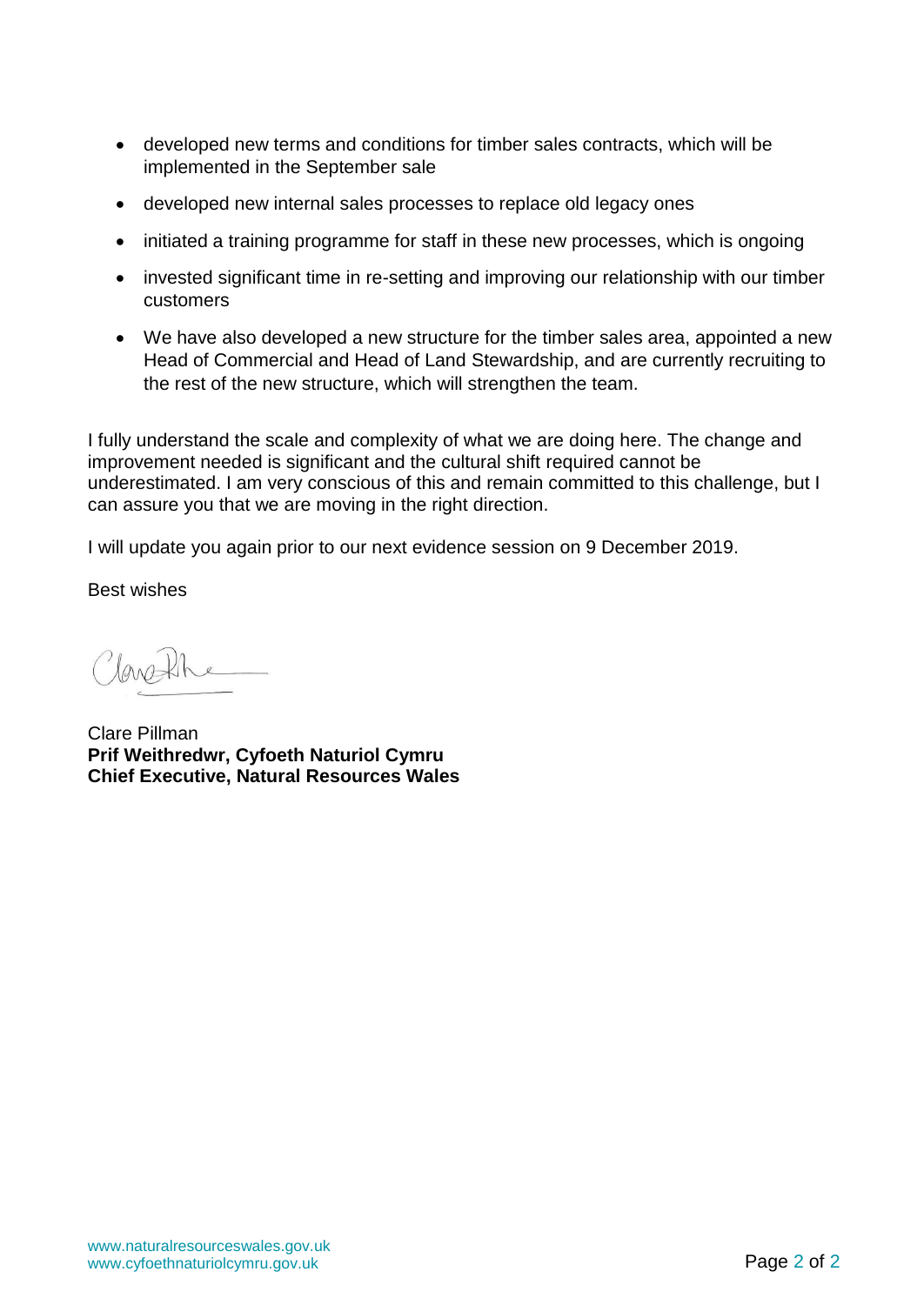

Clare Pillman Chief Executive Natural Resources Wales 29 Newport Road **Cardiff** CF24 0TP

Confidential

**Grant Thornton UK LLP**  11-13 Penhill Road Cardiff CF11 9UP T +44 (0)29 2023 5591 F +44 (0)29 2038 3803

Grant Thornton UK LLP 11-13 Heol Penhill Caerdydd CF11 9UP

5 July 2019

Dear Miss Pillman

## Natural Resources Wales (NRW) – Governance of Timber Sales

### **1 Introduction**

- 1.1 Thank you for your instruction to undertake further work in this matter.
- 1.2 You have asked us to comment on the progress of the Timber Sales Governance Project (the Project) being undertaken by NRW in addressing the recommendations in the Grant Thornton report of 3 February 2019 (the Grant Thornton report).
- 1.3 This letter is confidential and has been prepared exclusively for NRW. Our duty of care is solely to NRW. It should not be used, reproduced or circulated to any other party in whole or in part, without our prior written consent.
- 1.4 You have confirmed that NRW has agreed the factual accuracy of this letter and schedule.

#### **2 Scope and limitations**

- 2.1 In accordance with the agreed scope, we have held discussions with a number of individuals within NRW who are involved in the Project and have considered supporting documentation. Our work is limited in a number of ways:
	- 2.1.1. It is not a full consideration of the operation of the forestry function within NRW. In addition, the corporate governance arrangements within NRW are outside the scope of our work

Chartered Accountants. Grant Thornton UK LLP is a limited liability partnership registered in England and Wales: No.OC307742. Registered office: 30 Finsbury Square, London EC2A 1AG. A list of members is available from our registered office. Grant Thornton<br>UK LLP is authorised and regulated by the Financial Conduct Authority. Grant Thornton UK LLP International Ltd (GTIL). GTIL and the member firms are not a worldwide partnership. Services are delivered by the member firms. GTIL and its member firms are not agents of, and do not obligate, one another and are not liable for one another's acts or omissions. Please see grantthornton.co.uk for further details. Mae Grant Thornton UK LLP yn aelod gwmni o Grant Thornton International Ltd<br>(GTIL). Nid yw GTIL na'r aelod gwmnïau yn bartneriaeth fyd-eang. Caiff gwasanaethau eu darparu GTIL na'i aelod gwmnïau yn asiantau i'w gilydd nac yn rhwym i'w gilydd ac nid ydynt yn atebol am weithredoedd nac anweithiau ei<br>chiydd. Gweler grantthornton.co.uk am ragor o fanylion.Mae Grant Thornton UK LLP yn bartneriae Ariannol i fusnes buddsoddi.

**grantthornton.co.uk**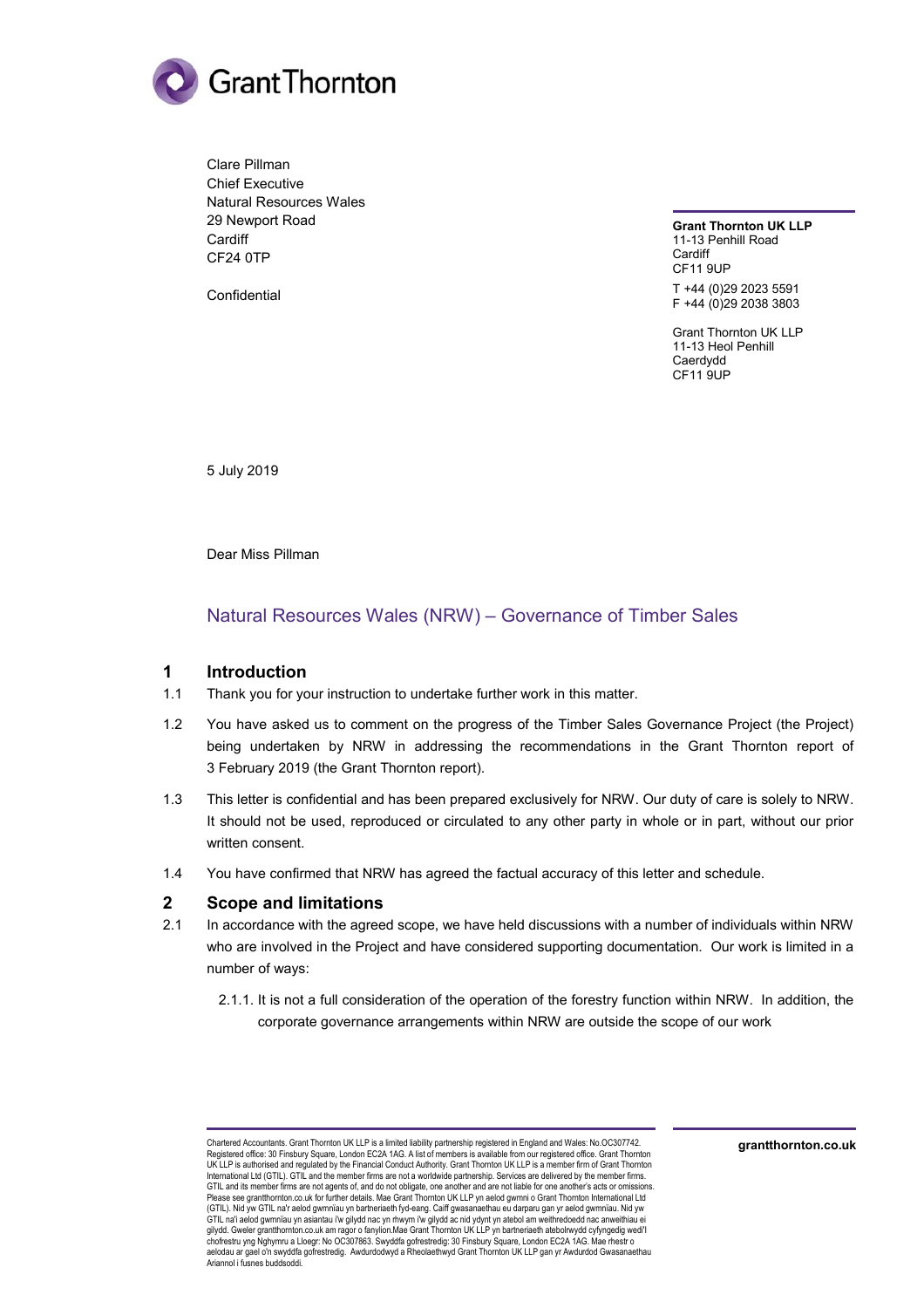- 2.1.2. We have, as agreed with NRW, discussed the Project with a number of the Project leads and key staff involved in the Project. We have not discussed our work with individuals outside of the Project team
- 2.1.3. This engagement does not constitute an audit in accordance with Auditing Standards. We have relied on the documents and information provided to us as being accurate and genuine. To the extent that any statements we have relied upon are not established as accurate, it may be necessary to review our conclusions. If further information is produced and brought to our attention after service of this letter, we reserve the right to revise our opinions as appropriate. We have not undertaken any further testing of detailed information such as contract documentation
- 2.1.4. It is too early for testing of new procedures and processes relating to the Project as many are not yet embedded and it is important that such an assessment is performed most likely in late 2019 and during 2020.

### **3 Consideration of the Project**

3.1 We first comment on the structure of the Project and then consider the actions taken and planned.

#### **Project structure**

- 3.2 NRW has responded positively to the Grant Thornton report and has established a project team which appears to be well structured. In support of this conclusion we note:
	- 3.2.1. There have been minuted weekly meetings of the Timber Sales Governance Project Board. This is chaired by NRW's Finance Director and you, as the Chief Executive, are an attendee alongside senior Project team members. We consider that this demonstrates importance placed on the Project
	- 3.2.2. There have also been minuted monthly NRW Board Oversight Group meetings. There is some overlap of attendees with the Project Board, with additional attendees including NRW's Chair and the Chair of the Audit and Risk Assurance Committee (ARAC), plus another two NRW Board members
	- 3.2.3. The work of the Project team has been allocated to a number of workstreams, with ownership clearly set out and actions and timelines noted
	- 3.2.4. The Project has been supported by dedicated resource, including a number of individuals reallocated from their normal roles.

#### **Actions taken and planned**

3.3 While there have been completed actions to date, new actions have been identified. We conclude that overall the Project has made good progress. We consider it reasonable to expect the Project to take time given the serious nature of the issues identified in the Grant Thornton report. We also note that the Project team has had to address a number of issues including changes of staff in the business units, the impact of Organisational Design (OD) on the staffing structure and further governance issues identified by NRW since the Grant Thornton report.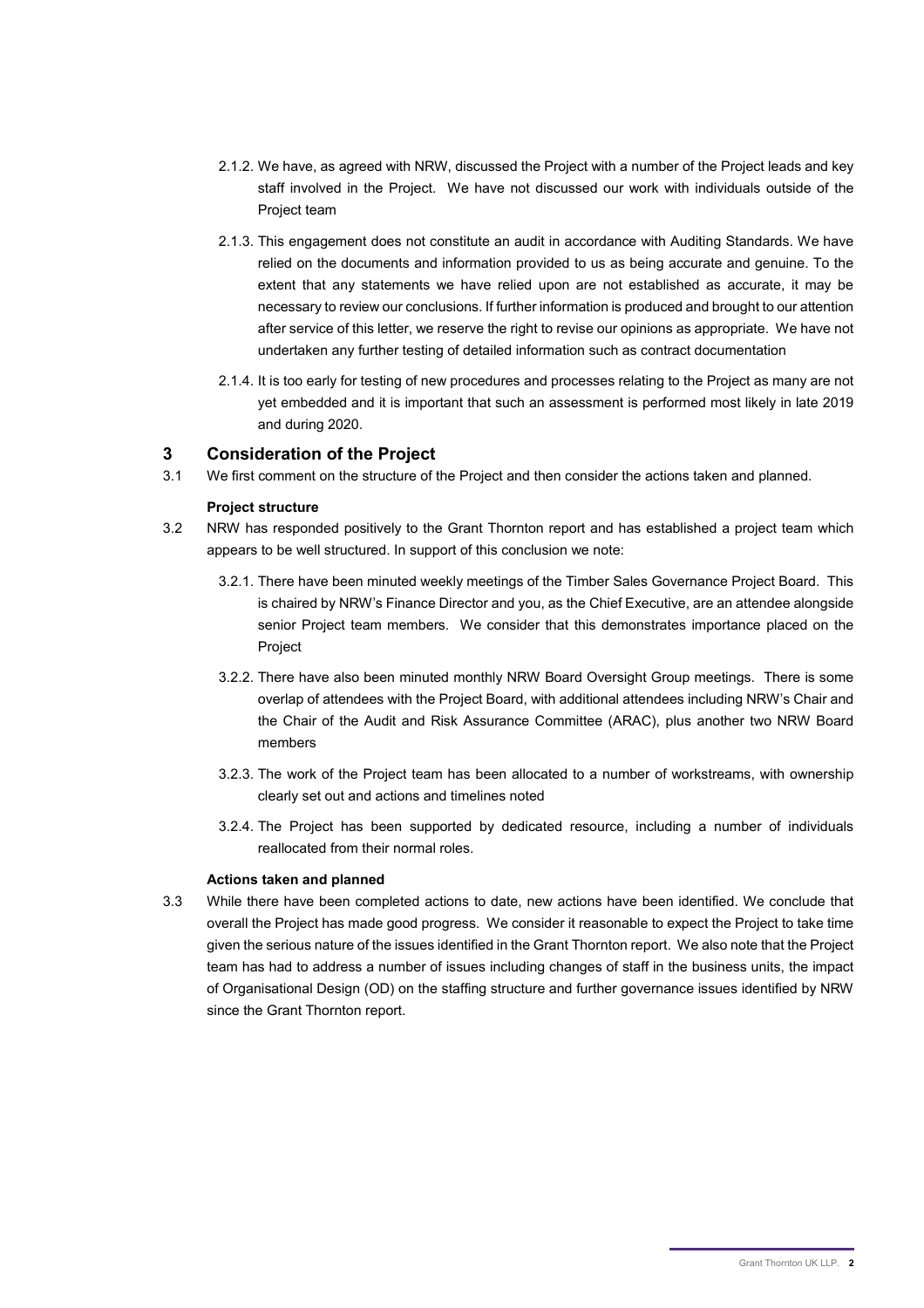- 3.4 We attach at **Schedule 1** a summary of actions taken to date and planned. This is based on information provided by NRW and verification of this information is not within the scope of this engagement. The schedule focusses on key actions and is not intended to be a comprehensive list. It shows the scale of change being made. We note:
	- 3.4.1. Intranet pages are being developed to provide guidance and links to the latest versions of governance documents. This includes the Timber Sales Governance Standards Document which has been issued and sets out clear rules and expectations of ways of working (including links to central functions). It is anticipated there will be mandatory training for all staff to embed the new ways of working
	- 3.4.2. A portal is to be launched to hold copies of all NRW commercial contracts
	- 3.4.3. System improvements are being made including making changes to the Timber Marketing Package system (TMP) to ensure authorisation complies with Financial Scheme of Delegation limits and the use of Power BI to provide management information on timber sales
	- 3.4.4. New authorisation procedures have been implemented including the use of manual processes for monitoring contracts nearing volume limits
	- 3.4.5. Agreement of new terms and conditions. These have been discussed with the industry and are planned to be in place for the September e-sales
	- 3.4.6. Legacy issues are being addressed including monitoring the completion of Long-term Timber contracts (LTCs) and seeking to exit Standing Sales Plus contracts (SS+)
	- 3.4.7. Governance of ARAC is being improved with more robust scrutiny
	- 3.4.8. Finance are developing bottom up budgets and improved income and expenditure accounts
	- 3.4.9. Internal Audit has completed a number of reviews including a review of LTCs and the governance of e-sales. Further work is planned under the 2019/20 internal audit plan. We note that resourcing requirements are to be reviewed to ensure coverage of the risk areas identified by internal audit.

#### **4 Summary**

- 4.1 We note the pace and evidence of determination within NRW to address the issues identified in the Grant Thornton report. This requires fundamental change within NRW and is therefore challenging and will take time. We consider that progress to date has been good. It will be important to ensure that there is continued focus on this Project and on governance after the Project ends, including testing of the new procedures and processes.
- 4.2 There are a number of challenges and we recommend that Management ensure these are addressed as the Project progresses. These include:
	- 4.2.1. Senior management need to ensure that this Project does not result in them being distracted from other areas of the business
	- 4.2.2. A risk of being focussed on addressing the issues noted in the Grant Thornton report, rather than establishing plans to achieve desired end outcomes
	- 4.2.3. Risks given the change in structure under OD. These include level of resource and lack of clarity of roles and responsibilities. We note the importance to the Project's delivery of actions planned over the coming six months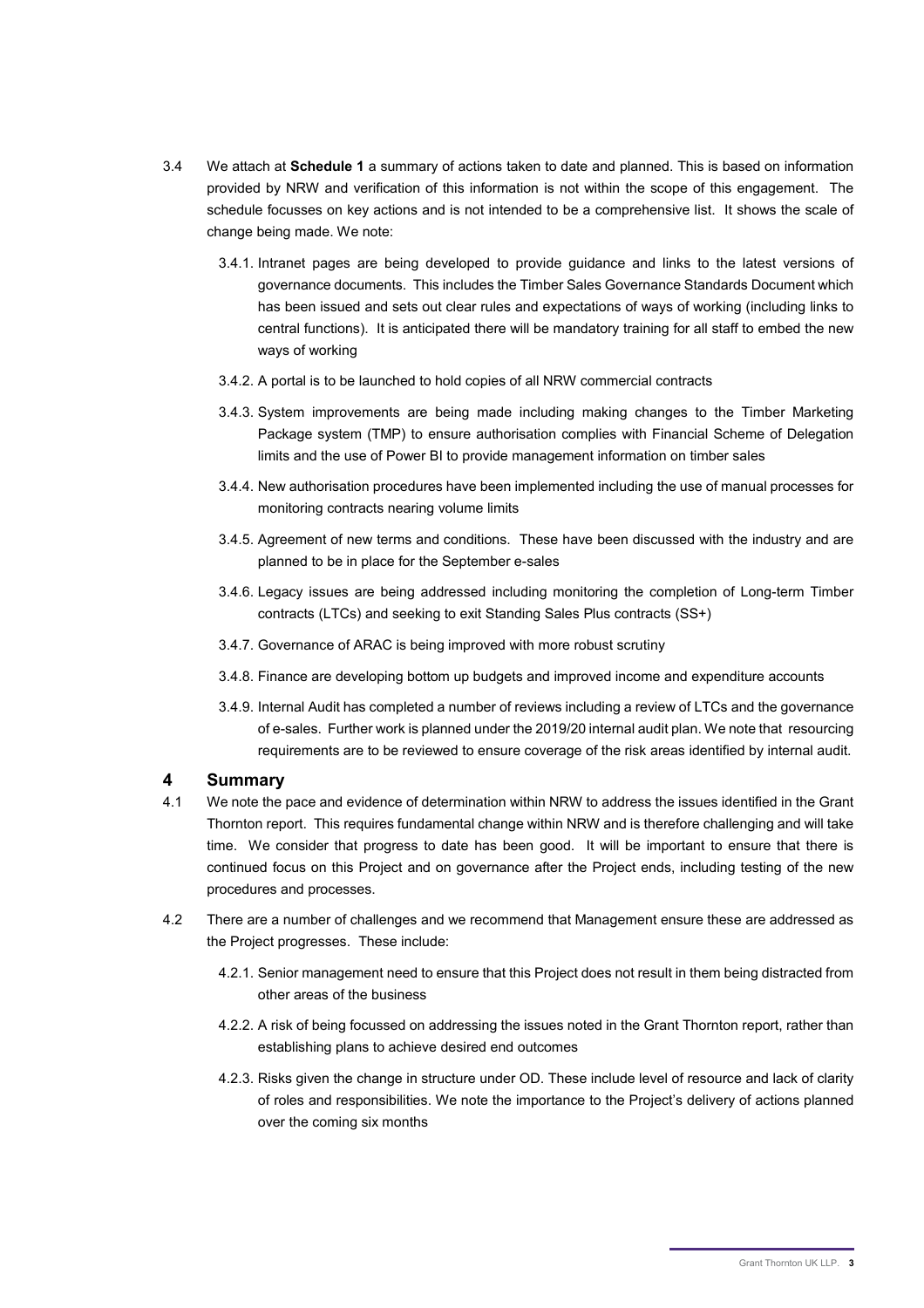- 4.2.4. Scope creep with further extensions of time. It will be important to ensure that there is a smooth transition from the Project to the embedding of the new systems in the "business as usual" functions
- 4.3 We thank you for the co-operation we have received from NRW in undertaking this further work.

Yours sincerely

Grant Thanton UK LLP  $\prec$ 

GRANT THORNTON UK LLP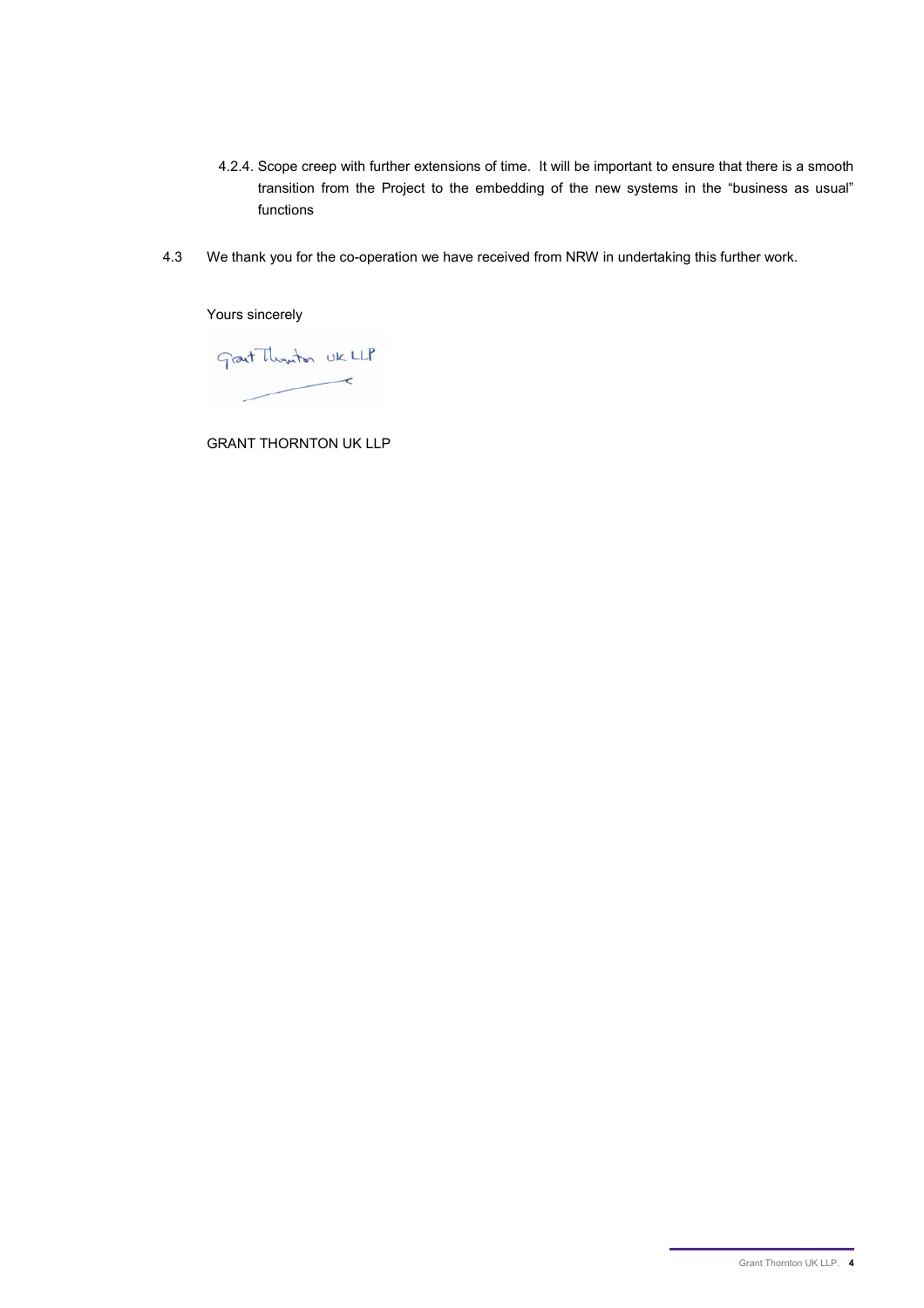# **Schedule One – Summary of actions taken to date and planned actions**

| <b>Area</b>                           | <b>Action taken</b>                                                                                                                                                                                                                                                                                                                                                                                                                                                                                                                                                                                                                                                                                                                                                                                                                                                                                                                                                                                                                                                                                                                                                                                                                                                                               | <b>Planned actions</b>                                                                                                                                                                                                                                                                                                                                                                                                                                                                                                                                    |
|---------------------------------------|---------------------------------------------------------------------------------------------------------------------------------------------------------------------------------------------------------------------------------------------------------------------------------------------------------------------------------------------------------------------------------------------------------------------------------------------------------------------------------------------------------------------------------------------------------------------------------------------------------------------------------------------------------------------------------------------------------------------------------------------------------------------------------------------------------------------------------------------------------------------------------------------------------------------------------------------------------------------------------------------------------------------------------------------------------------------------------------------------------------------------------------------------------------------------------------------------------------------------------------------------------------------------------------------------|-----------------------------------------------------------------------------------------------------------------------------------------------------------------------------------------------------------------------------------------------------------------------------------------------------------------------------------------------------------------------------------------------------------------------------------------------------------------------------------------------------------------------------------------------------------|
| Policies and procedures               | Version three of the timber sales governance standards<br>was issued on 1 May 2019. Version four of the<br>document was issued on 1 July 2019. Version three sets<br>out many policies and procedures including but not<br>limited to best practices of working, premarket<br>engagement to improve sales planning and clear<br>responsibilities of roles of NRW staff.<br>Timber sales qualification forms are to be completed by<br>all customers before being allowed to bid.<br>Improved communication within NRW on the wider<br>issues highlighted in the initial Grant Thornton report<br>and the resulting changes to policies and process, has<br>ensured greater awareness of the increased governance<br>requirements across the timber sales team and the<br>wider organisation.<br>Communications have improved with the timber trade to<br>include: meetings with Confor and NRW senior staff;<br>trade liaison meetings; consultation on changes; bi-<br>monthly newsletters; face to face meetings with<br>customers and improved response times. This has<br>resulted in improved transparency and visibility of new<br>processes and ways of working and is resulting in<br>ensuring acceptance of the new approach, for example<br>terms and conditions and pre-qualification. | Mandatory training of all staff is<br>planned by the end of November 2019<br>to embed the new ways of working.<br>Intranet pages are to be published,<br>regular Timber Sales and Harvesting<br>Managers meetings are continuing and<br>guidance for staff and training on<br>contract management is being<br>developed.                                                                                                                                                                                                                                  |
| Contract terms                        | NRW has undertaken a review of the contract terms and<br>has liaised with the industry with the main aim of NRW<br>having more control over contracts and being able to<br>terminate poorly performing contracts. The timer sales<br>governance standards version three requires that<br>NRW's legal terms and conditions of contract cannot be<br>amended and if specific contract clauses are needed<br>these must be taken from a dedicated suite of clauses<br>and not drafted at the contract manager's discretion.                                                                                                                                                                                                                                                                                                                                                                                                                                                                                                                                                                                                                                                                                                                                                                          | The new terms will be issued in<br>advance of the September e-sales.<br>Consultation has taken place with both<br>staff and trade and training sessions<br>and further guidance is being<br>developed to strengthen the contract<br>management approach to all contracts.<br>The contract suite of clauses is<br>planned to be reviewed twice a year by<br>the Head of Sales and should Harvest<br>Contract Mangers have a requirement<br>to add a new contract clause, they<br>must obtain the agreement of the Head<br>of Sales before it can be added. |
| <b>Standing Sales Plus</b><br>$(SS+)$ | As stated in the Grant Thornton report, no new SS+<br>contracts have been let. NRW has undertaken a<br>detailed review to determine the status of each SS+<br>contracts.                                                                                                                                                                                                                                                                                                                                                                                                                                                                                                                                                                                                                                                                                                                                                                                                                                                                                                                                                                                                                                                                                                                          | NRW is negotiating an exit from the<br>SS+ contracts.                                                                                                                                                                                                                                                                                                                                                                                                                                                                                                     |

### **(i) Contract governance**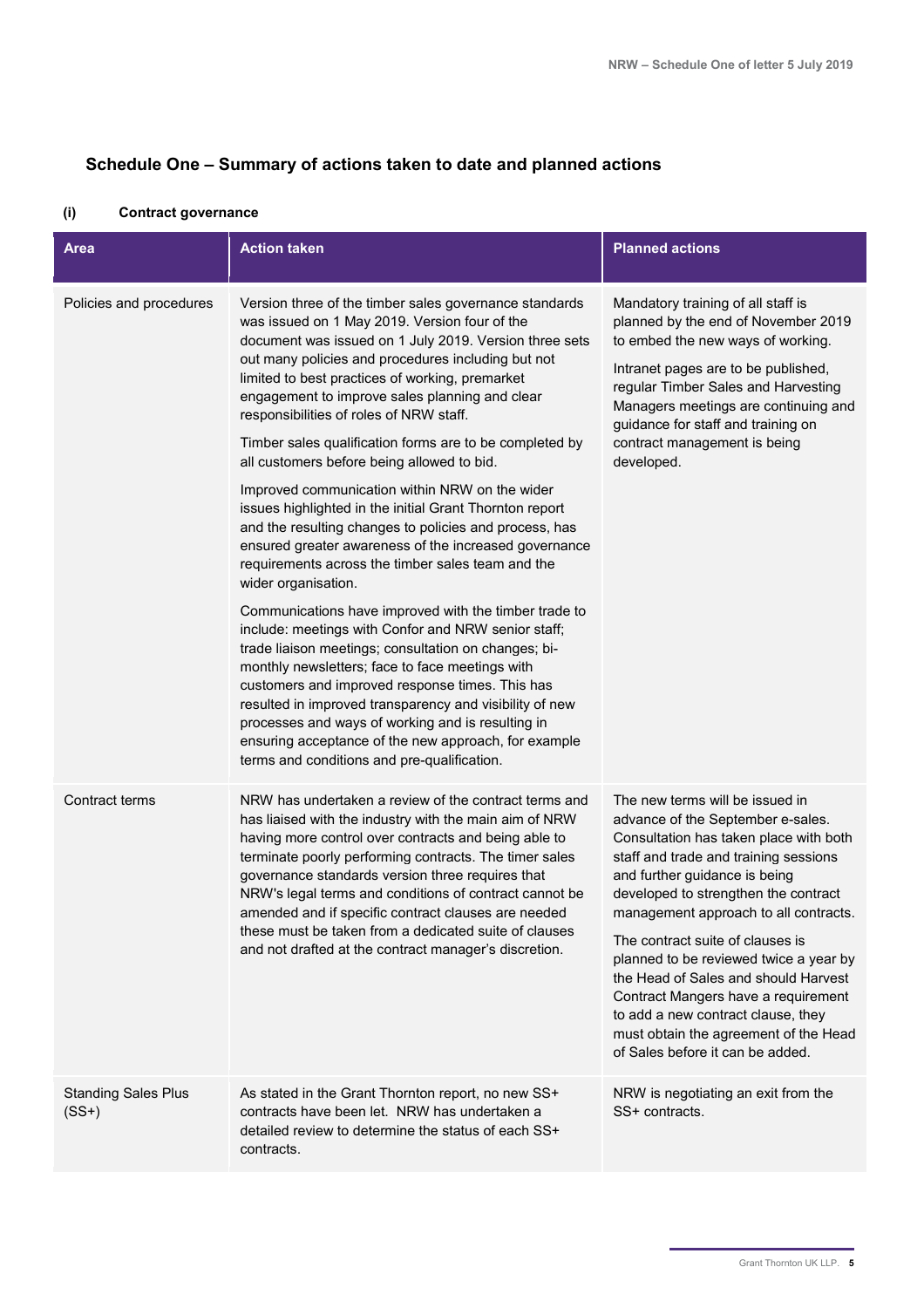| Timber marketing<br>package (TMP) | A project plan has been devised with phases - TMP one<br>to five. TMP phases one to three address the Grant<br>Thornton report and four to five address the backlog of<br>system issues and lower priority changes which would<br>be desirable to be made.                                                                                                                                                                                                                               | TMP one to three is planned to be<br>completed by the end of September<br>2019. This will include the<br>implementation of an automated<br>process to ensure authorisation is in<br>accordance with the Financial Scheme<br>of Delegation. TMP four to five is<br>planned to be completed by the end of<br>June 2020.                                             |
|-----------------------------------|------------------------------------------------------------------------------------------------------------------------------------------------------------------------------------------------------------------------------------------------------------------------------------------------------------------------------------------------------------------------------------------------------------------------------------------------------------------------------------------|-------------------------------------------------------------------------------------------------------------------------------------------------------------------------------------------------------------------------------------------------------------------------------------------------------------------------------------------------------------------|
| Long term contracts<br>(LTCs)     | Internal audit has completed a review of all LTCs. It was<br>discovered that there are six LTCs and not the two<br>stated to Grant Thornton.                                                                                                                                                                                                                                                                                                                                             | Completion of existing LTCs is to be<br>closely monitored. In due course NRW<br>will determine the extent to which new<br>LTCs should be entered into.                                                                                                                                                                                                            |
| Contract monitoring               | An improved authorisation process has been<br>implemented. This includes segregation of duties in<br>monitoring of contract volumes with a manual<br>authorisation process in place for contracts approaching<br>volume and time thresholds. Contract authorisation<br>limits are now on a cumulative basis rather than the<br>value of the amendment alone.<br>Monthly reports are being issued to contract managers<br>to allow them to monitor contract progress more<br>effectively. | Increased use of automated<br>authorisation process through the<br>development of TMP. In addition, the<br>use of Power BI to prepare reports for<br>the team and senior management<br>highlighting the profile of sales and key<br>contract information. A portal is to be<br>introduced to hold copies of all<br>commercial contracts to improve<br>visibility. |
| Evidencing decisions              | Expectations are set out in the timber sales governance<br>standards document.                                                                                                                                                                                                                                                                                                                                                                                                           | Mandatory training will help embed the<br>requirement to evidence decisions.<br>Also, there is a pre-sales narrative<br>which is required to be completed<br>when setting up a sale event to<br>evidence decisions made regarding<br>the way in which each area will be<br>offered for sale.                                                                      |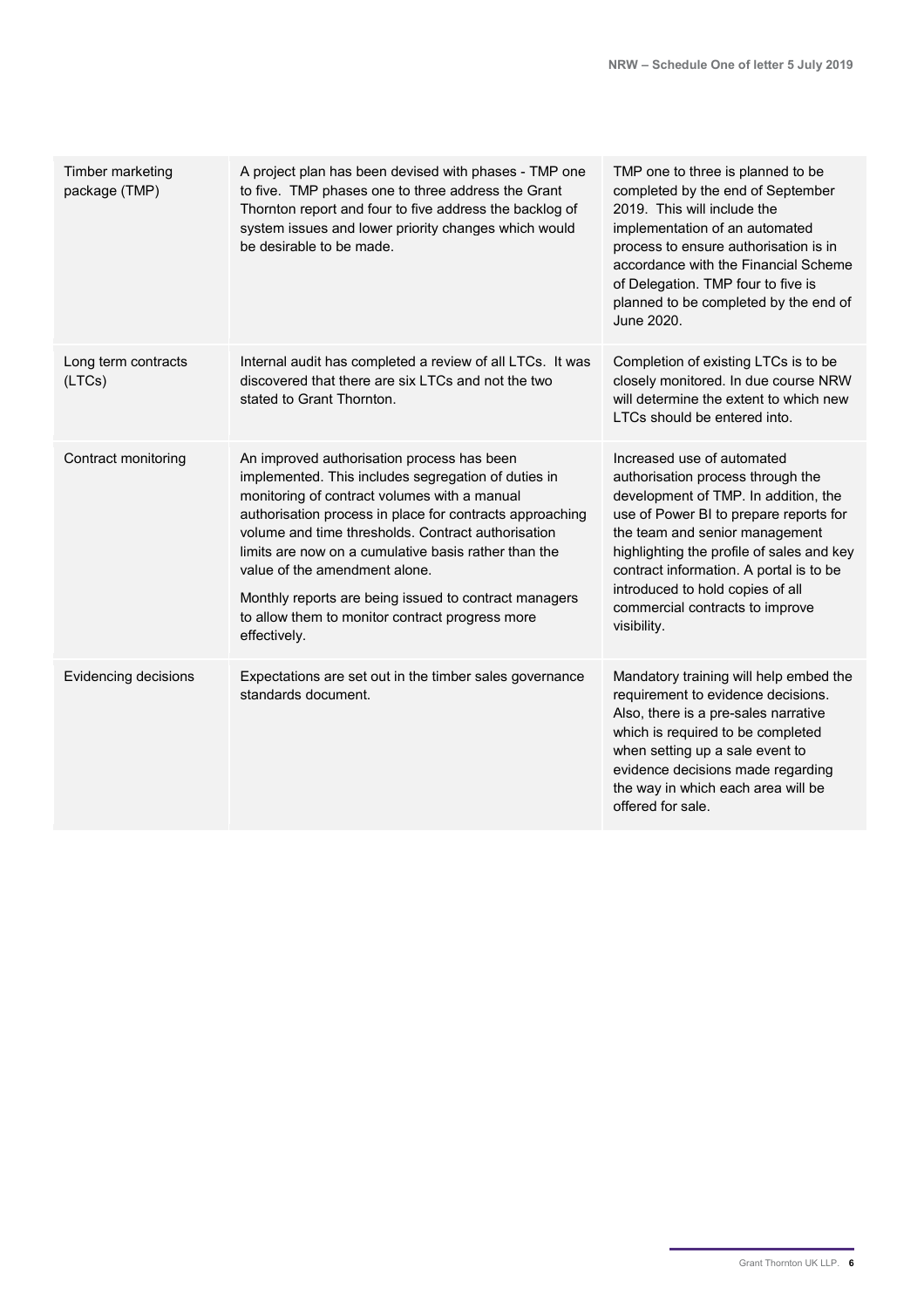# **(ii) Finance**

| Area                                     | <b>Action taken</b>                                                                                                                                                                                                                                                            | <b>Planned actions</b>                                                                                                                                                                                                                                                                                                               |
|------------------------------------------|--------------------------------------------------------------------------------------------------------------------------------------------------------------------------------------------------------------------------------------------------------------------------------|--------------------------------------------------------------------------------------------------------------------------------------------------------------------------------------------------------------------------------------------------------------------------------------------------------------------------------------|
| <b>Budget</b>                            | Work has been undertaken within the<br>business to ensure that more detail-based<br>budgets for restocking and civil works will be<br>in operation by the place-based budget<br>deadline of 12 July.                                                                           | Initial detailed budgets will be reviewed and refined<br>with the new budget managers and any areas of<br>estimation replaced with fully costed detail-based<br>budgets. This second iteration will be in place by<br>September 2019, alongside detailed budgets for<br>harvesting and marketing.                                    |
| Timber income and<br>expenditure account | Progress has been made in transferring the<br>existing timber income and expenditure report<br>to the new cost centre structure and adding<br>place-based reports for each of the new<br>operations areas. Narrative commentary has<br>already been embedded into the reports. | Place based reports will be produced from July 2019<br>month end and will be issued to budget managers<br>and the Land Stewardship and Commercial Business<br>Boards. KPIs summarising key data from the income<br>and expenditure report will be added to the monthly<br>Executive Team financial management information<br>report. |
| Lower level reporting                    | The scope for short term detailed reporting<br>has been assessed and the capabilities of<br>Power BI reviewed. An initial set of new<br>reports has been introduced.                                                                                                           | Coupe and contract level reporting will be linked to<br>existing Power BI reports to cover income and costs<br>recorded at contract level. Further work will continue<br>of assessing the potential to allocate staff and other<br>non-staff costs once the new operational structure is<br>fully implemented.                       |

### **(iii) Organisational governance**

| Area                   | <b>Action taken</b>                                                                                                                                                                                                                              | <b>Planned actions</b>                                                                                                                                                  |
|------------------------|--------------------------------------------------------------------------------------------------------------------------------------------------------------------------------------------------------------------------------------------------|-------------------------------------------------------------------------------------------------------------------------------------------------------------------------|
| ARAC                   | An initial review of how ARAC carries<br>out its business is resulting in<br>strengthening focus on risk<br>management, internal audit<br>recommendations and the role of ARAC.<br>There has been a new Chair of ARAC<br>and membership changes. | ARAC plan to carry out an effectiveness review<br>during July 2019.<br>ARAC terms of reference are being reviewed as<br>part of a wider governance review of the Board. |
| Role of internal audit | Additional internal audit reviews were<br>carried out in timber areas during<br>2018/19.<br>There has been a re-focus of Internal<br>Audit on a more 'traditional' internal<br>audit role and agreement of the 2019/20<br>audit plan.            | Ongoing discussions are planned to ensure that<br>critical areas and emerging risks are covered by<br>the 2019/20 Internal Audit plan.                                  |